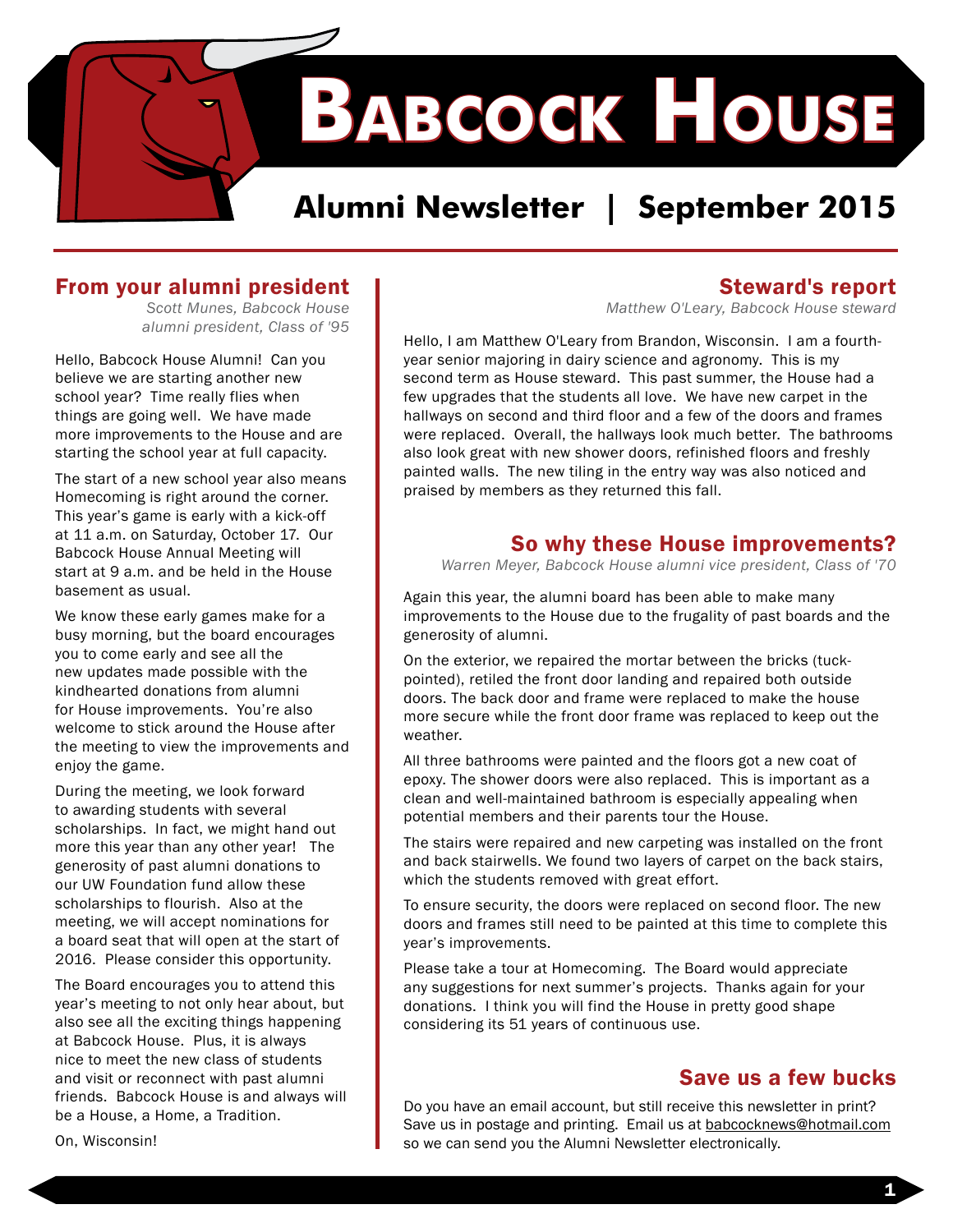# **Babcock House Alumni**

#### President's report

*Max Shenkenberg, Babcock House president* 

Hello, everyone! It has been a great start to the school year as we near the 85th Anniversary of Babcock House. With the majority of the House members returning from last year, we have had a smooth transition moving back in and settling down for the academic season. The new House improvements have also helped make the move to college easier and more comfortable for our three true freshmen and four other new House members.

This year, we are stressing that each House member become an active member in at least one student organization other than Babcock House. These organizations include Badger Dairy Club, Collegiate Farm Bureau, Meat Science Club, and Saddle & Sirloin Club.

Last year, we received many positive reviews from people in the agriculture community after helping run another successful World Dairy Expo. We hope to continue that tradition by leaving a positive impression of Babcock again this fall alongside Badger Dairy Club.

Aside from our involvement in these organizations, we hope to stay as physically active and competitive as we have in the past by representing Babcock in intramural sports. We plan to play volleyball and dodgeball (we made deep play-off runs in both of these sports last year). We plan to team up with the Association of Women in Agriculture (AWA) again this year for the Homecoming school spirit competition as we are defending parade float champions for the past two years.

I am very excited to help lead Babcock House and its fine residents into the upcoming school year. The House is filled with a very talented and gifted group of individuals and I can only hope to help promote Babcock House's image campus-wide so everyone knows the strong tradition we represent. I'm also excited for the upcoming 85th Anniversary Celebration this spring and I hope to see as many Babcockers as possible to help celebrate the long-standing tradition of Babcock House.

On, Wisconsin!

#### Meet the new crew

A new crew of students is quickly embracing the House, the Home and the Tradition of Babcock. Put a face to these names and profiles at the upcoming Homecoming Annual Meeting!

#### Tate Hattervig | Howard, South Dakota | Freshman | Genetics *Favorite dog breed:* Basset Hound

"When I initially got the invitation to live in the Babcock House, I was interested most in the low price of rent and the meals that came with it, but, after more consideration, the House also seemed like a good place to meet new people, make friends, get advice from upper classmen, and be with people who are also in CALS. I also figured that the House would make it possible for me to avoid the cost of living in the dorms and the crowds of move-in week."

#### Kurt Victor Koneck | Waupun, Wisconsin | Freshman | Dairy science *Favorite dog breed:* Yellow Lab

"The beginning of college is going to be the hardest two weeks of my life. Here at Babcock, I don't have to stress about food, laundry and some other amenities of home. It really feels like I belong here at Babcock."

Haley Kragness | Eau Claire, Wisconsin | Freshman | Food science *Favorite dog breeds:* Saint Bernard, Bernese Mountain Dog, Newfoundland "I chose to live in Babcock because I didn't want the residence hall life; it's just not for me. And I wanted a family-like atmosphere to help me make the transition to college."

#### Patrick Moosia | Somerset, Wisconsin | Junior | Biology *Favorite dog breed:* Golden Retriever

"I am living at Babcock because, when I toured, I liked the people that I met and the House. I thought, since we were all in CALS, we could help each other out. The reason that I toured was because it's very inexpensive."

#### Rebecca Nicholson | Hortonville, Wisconsin | Senior | Biological systems engineering

*Favorite dog breeds:* Weimaraner, German Shorthair, American Water Spaniel "I am living in Babcock House this year because it recommended by a mother of one of the past residents, Joshua McAfee. I have a very small financial budget and living in the House allowed me to continue attending Madison. I also really enjoy the people and the environment the House has."

#### Rachel Perry | Waupun, Wisconsin | Junior | Agronomy

*Favorite dog breeds:* Lab, Golden Retriever, Beagle "I chose to live in Babcock House because the affordable living and opportunity to live in a close community with friends."

#### Hannah Schwarzbach | Roscoe, Illinois | Senior | Animal science *Favorite dog breed:* Blue Heeler

"I transferred to the University of Wisconsin-Madison last semester. I did not know anyone on campus and spent the semester commuting. Babcock House was a good opportunity for me to meet others and become more involved on campus."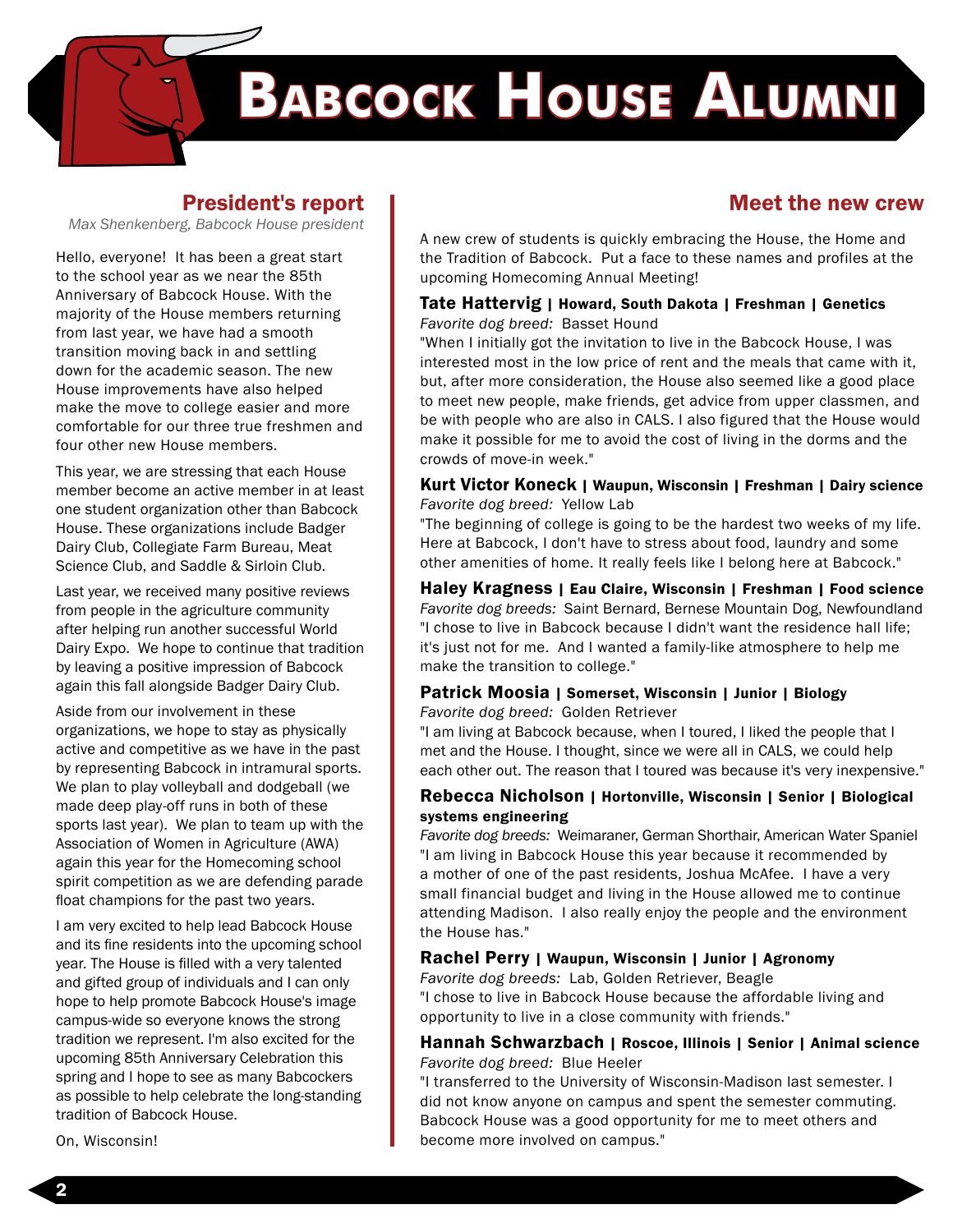# **Newsletter | September 2015**

## *Save the Date*

**Babcock House 85 Anniversary Celebration**

## Saturday, April 9, 2016

Union South | UW campus 5 p.m. cocktails | 6 p.m. dinner House tours available all day

*More details to come in the New Year! Watch for the next newsletter and RSVP information.*



#### Park here!

Will you make the trip to campus this fall to cheer on our Wisconsin Badger football team? If so, remember Babcock House is a convenient place to park. Just a few blocks from Camp Randall Stadium, you can celebrate game day like old times before kick-off. Parking is just \$15 per vehicle. See you at the game!

#### The most fun you'll have on any board

Here's a great way to have a big impact on the future of Babcock House: Serve on the Babcock House Alumni Board of Directors! The board meets about eight times each year in a casual setting at the House. Most meetings are preceeded by a meal with the students. Members of the board of directors are elected at the Annual Meeting and serve five-year terms.

This year's elections will take place on Saturday, October 17 at 9 a.m. We have one spot to fill on the board for 2016. Those who are particularly interested in House finances and serving as the treasurer are encouraged to seek nomination at the meeting. However, this is not a requirement.

Contact Scott Munes, Babcock House alumni president (sjmunes@yahoo.com or 920.493.2697), with any questions you may have about serving on the Babcock House Board of Directors.

#### Help bring in the new Babcockers

Do you know students who will attend UW-Madison and fit well at Babcock House? We want to know them too!

Often times, the most dedicated Babcock House members are referred to the House by alumni. Any prospective members can contact Connor Moore, Babcock House PR director (cjmoore4@wisc.edu or 608.482.4279), to set up a tour or for application details.

Help us continue to make Babcock a House, a Home, and a Tradition at the University of Wisconsin-Madison!